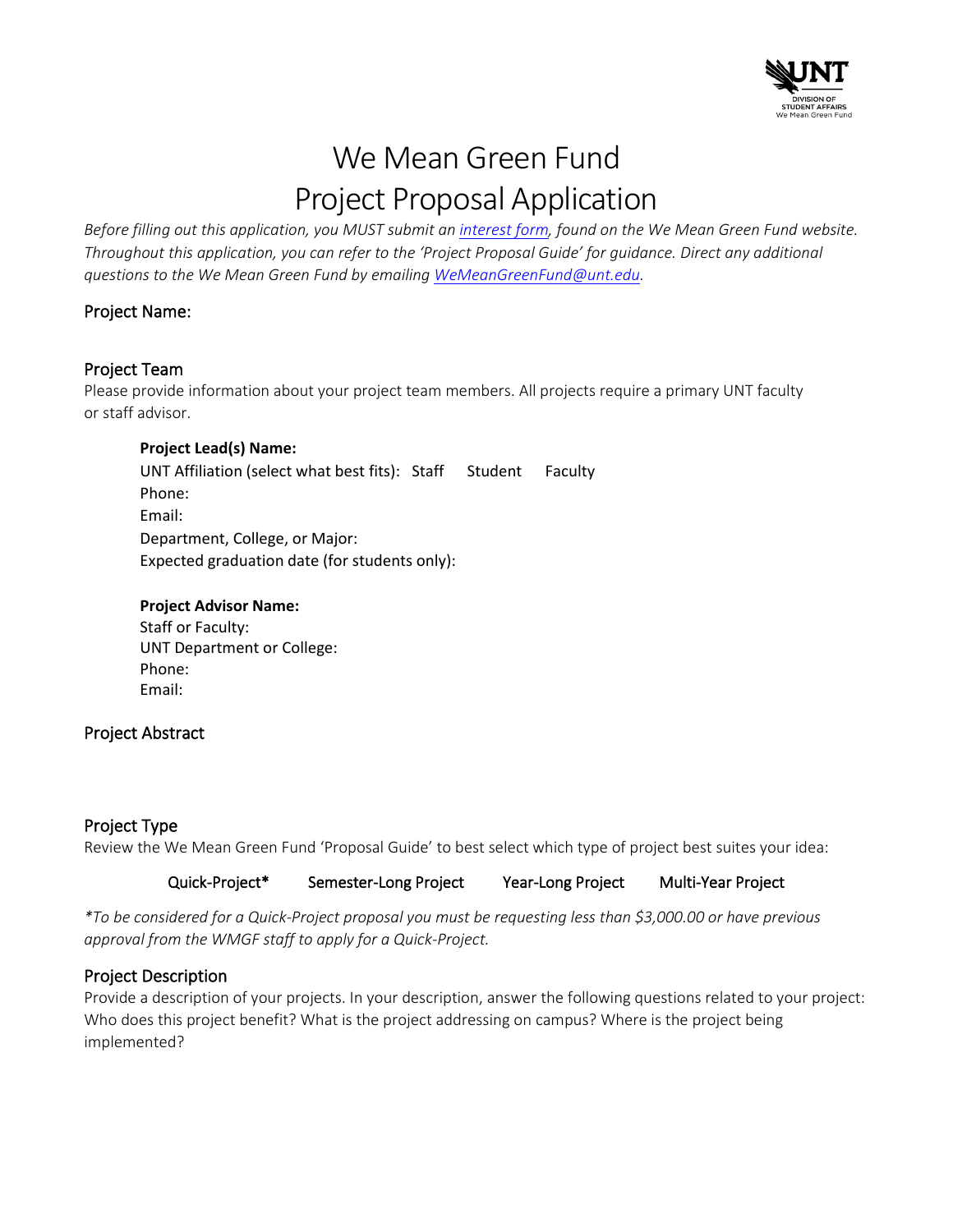

### Project Significance

Clarify how your project addresses environmental sustainability on the UNT campus or in the capacity that oncampus activities directly influence environmental sustainability in the surrounding community. Why is this project an important addition to campus?

### Student Experience

Describe how UNT students will be involved with or impacted by the project during its implementation and/or after the project is completed. Think about ways the project will positively impact the UNT student experience.

### Education & Outreach

How will this project educate the UNT community and/or provide outreach services about environmental sustainability? Think about how the project will impact or change students' knowledge, attitudes, and/or behaviors. What specific education/outreach efforts will you implement to achieve this learning?

Diversity, Equity & Inclusion Impact<br>How does this project relate to [environmental justice](https://studentaffairs.unt.edu/we-mean-green-fund/environmental-justice) and/or supports [diversity, equity, inclusion,](https://ied.unt.edu/) and [accessibility](https://disability.unt.edu/) efforts for the UNT community?

### Measuring Project Success

WMGF projects should have clearly defined, measurable outcomes backed by metrics. List 1-3 intended project outcomes and describe the metrics (qualitative or quantitative) that you will use to measure, track, and report on the results of each intended outcome. You should develop specific, measurable, achievable, realistic, and timeoriented outcomes/metrics.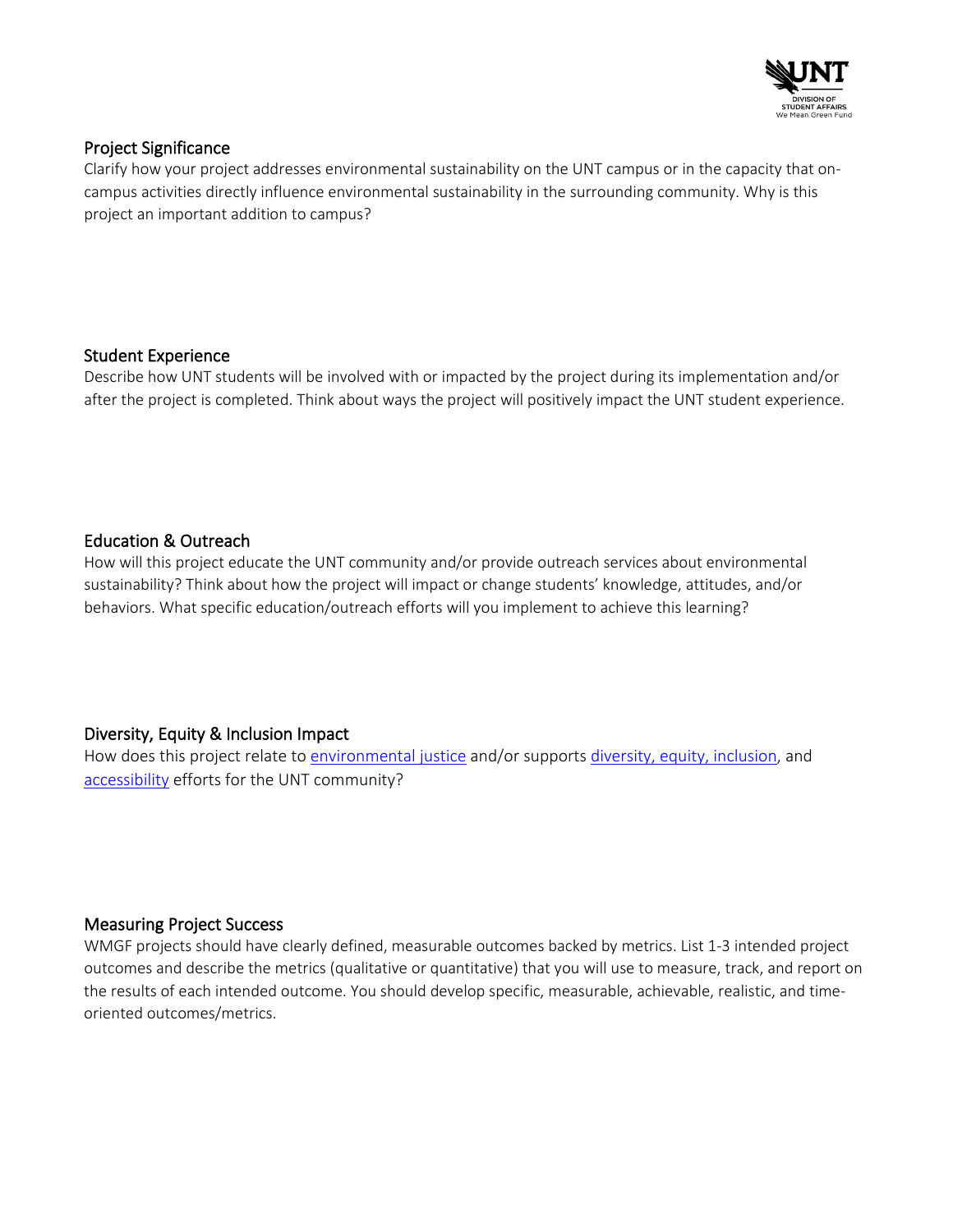

### Project Publicity and Marketing Plan

Projects must plan and budget for campus publicity and marketing stating that UNT students funded the project through the We Mean Green Fund. The WMGF will provide funded projects with marketing language to ensure consistency across all projects. For more information about Marketing, visit the [DSA Marking Resources](https://studentaffairs.unt.edu/about-us/marketing-and-communications/dsa-marketing-resources) webpage, [UNT Printing and Distribution Solutions,](https://printingservices.unt.edu/) or see wha[t UNT Design Works](https://studentaffairs.unt.edu/university-union/retail-and-dining/design-works) has to offer. Please note, promotional items may be purchased only fro[m UNT licensed vendors.](https://affinitylicensing.com/clients/university-of-north-texas/25314?search=&location=&product_categories=)

### Ongoing Project Maintenance

If your project requires any kind of upkeep or maintenance after awarded funds are expended, these factors must be accounted for. If applicable, identify future maintenance and upkeep needs that may require attention. *Ongoing maintenance examples may include supervision of sustained activities, continued irrigation, replacement of materials, staff wages, removal and disposal of a temporary physical structure like artwork, marketing, transportation of physical structures for continued use, storage of items, etc.*

### *Project Maintenance Team*

If applicable, provide information about campus partners who have agreed to help with maintenance of this project. In addition, please provide a letter or email from each partner in the appendix. Use as many rows as needed.

| <b>Partner Name</b> | <b>Contact Information</b> | <b>Role in Project</b> | <b>Support included</b><br>in appendix? |
|---------------------|----------------------------|------------------------|-----------------------------------------|
|                     |                            |                        |                                         |
|                     |                            |                        |                                         |
|                     |                            |                        |                                         |
|                     |                            |                        |                                         |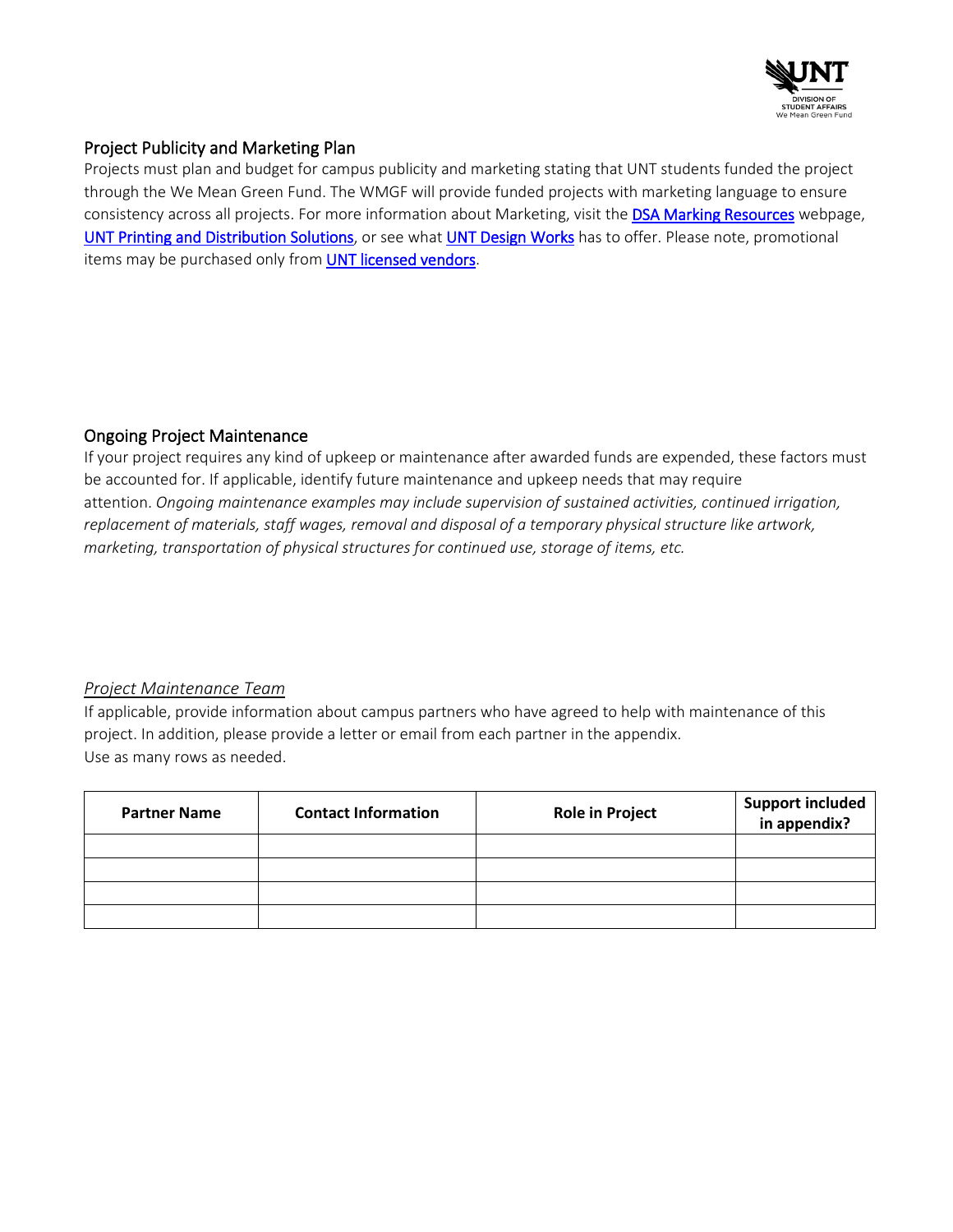

### Project Timeline

In the table below, chronologically summarize the projected timeline of project activities by listing important milestones and required action items including target start and end dates. Make sure to include project outcome evaluation tasks and education/outreach plans as mentioned in previous sections. Use as many rows as needed.

| <b>Tentative Date</b> | <b>Project Actions &amp; Milestones</b> |
|-----------------------|-----------------------------------------|
|                       |                                         |
|                       |                                         |
|                       |                                         |
|                       |                                         |
|                       |                                         |
|                       |                                         |
|                       |                                         |

### *Deadlines to Consider*

September 16<sup>th</sup>, 2022: Quick-Proposals are due to be considered for Fall 2022 Funding implementation; these projects have an anticipated end date of December 15<sup>th</sup>, 2022.

October 16<sup>th</sup>, 2022: Applications for spring semester projects, including Quick-Proposals are due to be considered for Spring 2023 funding. The projects have an anticipated end date of May 2023.

January 2023: Funding status is released for spring semester projects, and they are set to begin implementation.

May 2023: Funded spring projects are anticipated to concluded by the end of the spring semester

August 31, 2023: All project bills are to be paid no later than the end of August 2023.

*Refer to the UNT Academic Calendar for semester end dates.*

### Project Budget

In the table below, please list the proposed budget line items with a short explanation of how each item is important for the project. Use as many rows as needed.

| <b>Budget Item</b> | Budget Amount (\$) | Justification                                              |
|--------------------|--------------------|------------------------------------------------------------|
| Example: Shovels   | \$50               | \$5 each for 10 shovels used to maintain the UNT Community |
|                    |                    | Garden                                                     |
|                    |                    |                                                            |
|                    |                    |                                                            |
|                    |                    |                                                            |
|                    |                    |                                                            |
|                    |                    |                                                            |
|                    |                    |                                                            |

Total Budget Requested (Sum of 'Budget Amount' column): \$\_\_\_\_\_\_\_\_